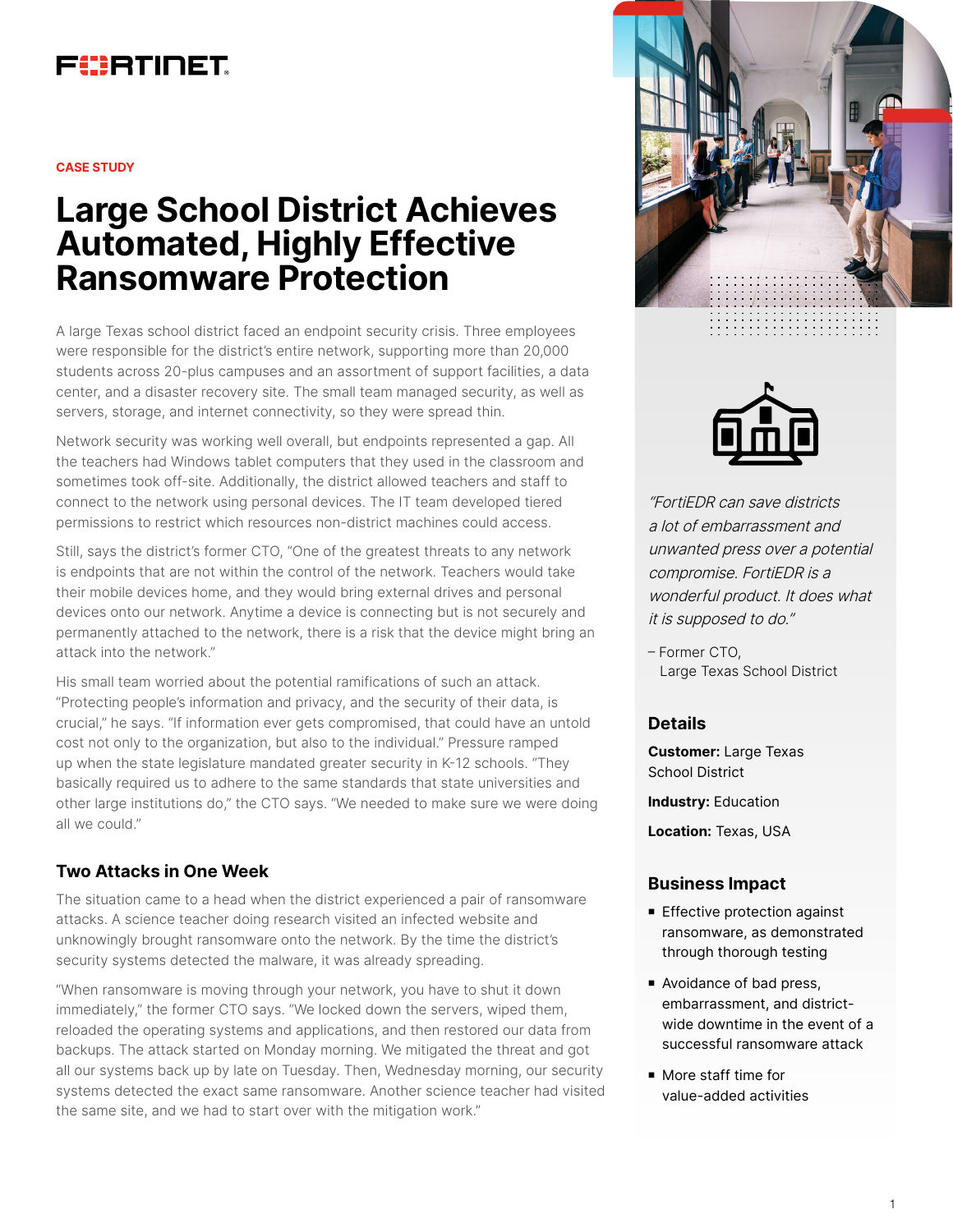The staff of three lost almost an entire week of working on anything else, putting in 14- to 16-hour days focused exclusively on dealing with these attacks. "It was very time-consuming and disruptive, and it overloaded an already busy team," the former CTO recalls. "We needed to avoid such unnecessary mitigation work in the future by deploying a system that would do a better job of preventing these types of attacks from launching on the endpoints. Our goal was to protect teachers and staff from themselves, and to protect other network resources from not-well-informed decisions by people utilizing mobile devices."

#### **Detecting Problematic User Actions—and Responding**

The district began evaluating various endpoint detection and response (EDR) solutions. The selection criteria were simple, the former CTO says: "We needed a solution that could mitigate or stop ransomware.

"The problem," he continues, "is that some types of ransomware trigger a legitimate protocol within the Microsoft operating system that the attacker later uses to trigger the attack. The initial actions mirror legitimate admin activities, so some endpoint security tools fail to detect them. What we needed was a solution that would monitor—very closely and at the endpoint—how each end user's credentials are being utilized, and would respond anytime a user does something out of the ordinary."

For example, he says, most users do not need to be taking actions like encrypting data, so if their credentials are used to encrypt data, the endpoint solution should block that activity. Compared with the other EDR systems the district considered, FortiEDR has impressive response capabilities. "When it detects certain behaviors that a user does not have permission to execute, FortiEDR will prevent the user from taking that action," he says. "Then, it will notify the appropriate people to go investigate and clean up the problem before it becomes a networkwide issue."

#### **Solutions**

- **FortiEDR**
- **FortiGate Network Firewall**
- **FortiMail**
- FortiSandbox
- FortiAuthenticator
- **FortiManager**
- FortiAnalyzer

"In addition to substantial time savings on management, FortiEDR automated both detection and response. FortiEDR enabled my team to spend more time on the other things they needed to get done day to day."

– Former CTO, Large Texas School District

The team also liked the tight integration of FortiEDR with Microsoft Active Directory and felt that Fortinet's pricing was fair. "My focus was to find the best product at the best price," the former CTO says.

His team worked with Fortinet to perform a proof of concept (POC). They tested FortiEDR against known threats, including the ransomware that had crippled its network for a week. FortiEDR thwarted all the attack attempts. Among other tests, "We ran ddr-attack on about 300 devices," the former CTO says. "We had an expectation of what we wanted the FortiEDR platform to do, and it always did what we expected. What we discovered through the POC is that FortiEDR works exactly as advertised."

#### **Effective Security Leads to Fabric Deployment Districtwide**

This experience was similar to the POC that first led the district to consider Fortinet solutions. Several years ago, the former CTO was shopping for firewalls. His team tested options from two other leading vendors but was not satisfied. "Those other firewalls did not perform like we needed them to," he explains. "We found we could defeat them using things like VPN platforms from within the network. When we were not happy with the other options, we tested FortiGates, and we were not able to breach them. They provided the level of security we needed."

FortiGate Network Firewalls have secured the district's network ever since. FortiMail protects the email system, which is crucial since more than one-third of ransomware attacks come via email. FortiSandbox integrates with both the FortiGate and FortiMail solutions, providing sandboxing when malware is detected.